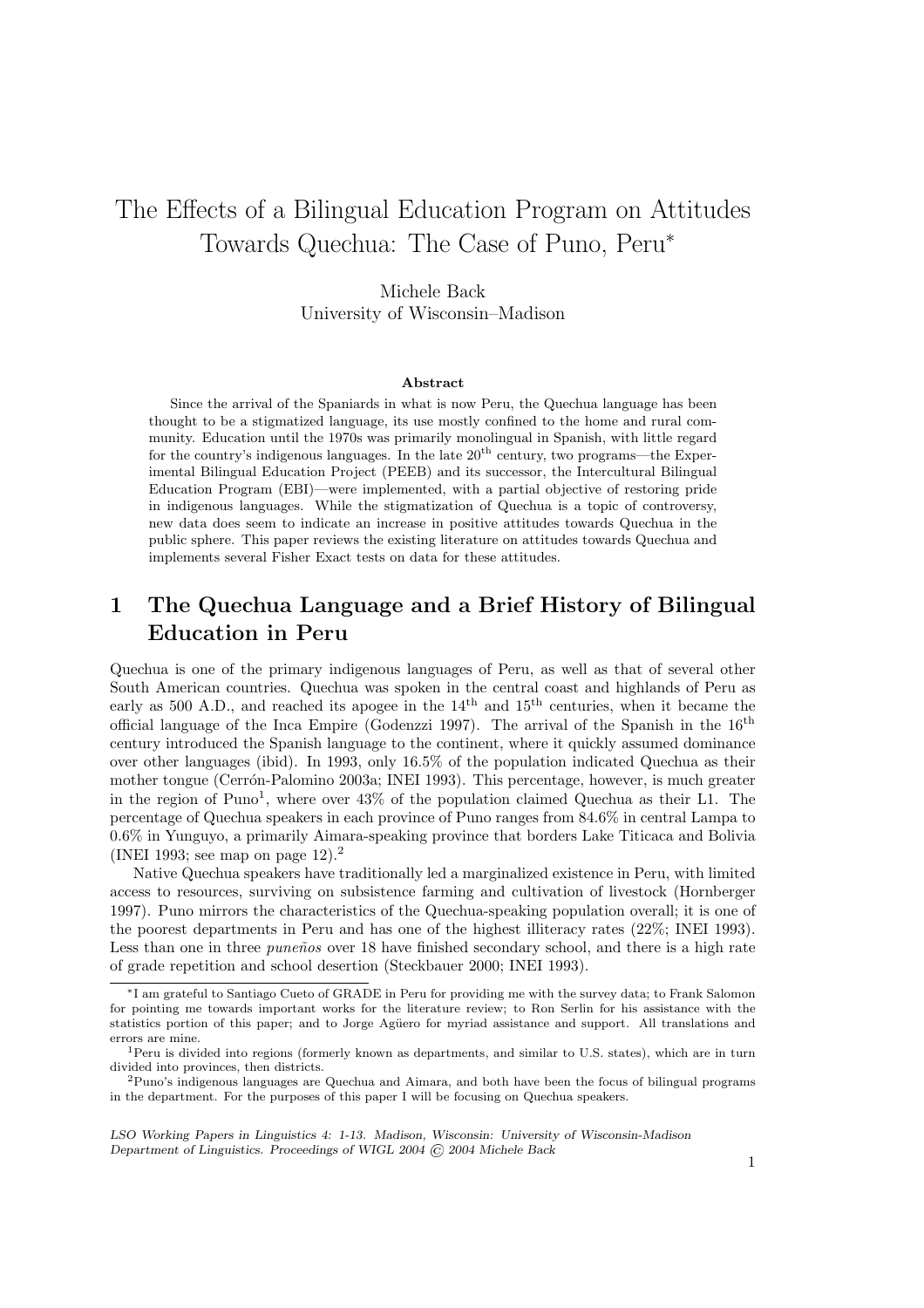These characteristics signal a need for educational reform that takes into account the particularities of the Quechua-speaking population. Efforts were cultivated in this area as early as the beginning of the 19<sup>th</sup> century (Cueto and Secada 2001). An educational reform law was passed in 1972, which established a policy for bilingual education. Officialization of the Quechua language followed in 1975; however, little action was taken to implement bilingual education programs, and for several years the laws existed on paper and not in practice (Escobar 1977; Zuñiga 1979).

In place of government support, private funding propelled the first bilingual programs in Peru. The Summer Institute of Linguistics, an evangelical group committed to translating the Bible into every known language, began transitional bilingual education programs in the Amazon in the 1953 (Larson 1981; Montoya 1990). In 1977 the Experimental Bilingual Education Project (PEEB) was implemented in Puno. Funded by the German Technical Cooperation Society (GTZ), PEEB's goals were to provide students with instruction in their mother tongue, allowing them to develop literacy in their L1 (Quechua or Aimara) before learning their L2 (Spanish). Therefore, it was designed as a maintenance bilingual program, parting from the transitional bilingual programs that were developed in the Amazon. The PEEB program also charged itself with "safeguarding" the Quechua/Aimara speaker:

 $\ldots$  afirmando sus particularidades, devolviéndole la palabra y la capacidad para experesarse de manera libre y espontánea, rescatando su autoestima, respeto a sí mismo y a sus ancestros y, finalmente, generando en él seguridad personal.

[... affirming his particularities, returning to him his word and the capacity to express himself in a free and spontaneous manner, rescuing his self-esteem, his self-respect and that of his ancestors and, finally, generating in him personal security. (López 1991: 180)

The controversy surrounding the assumption of lost pride and stigmatization of Quechua will be discussed below. The founders of the PEEB program, however, clearly felt that these psychosocial elements were important to take into account when creating a bilingual education program.

The PEEB program continued until 1988. An eight-year transition period eventually led to the development of the Intercultural Bilingual Education Program (EBI) (Steckbauer 2000; Ministry of Education 2003). EBI has similar goals to PEEB, but on a national scale; it aims to implement maintenance bilingual education programs in all schools in order to restore pride in indigenous languages and culture and, it is hoped, improve school performance and equalize opportunities for indigenous peoples in Peru (Ministry of Education 2003; Cueto and Secada 2003). Approximately 11% of primary school age children in Peru are currently enrolled in an EBI program. EBI also conducts a program for younger children; 5% of Peru's children ages 3-5 are enrolled in this "Initial Education" program. Neither PEEB nor EBI has conducted bilingual education programs at the secondary school level.<sup>3</sup>

The philosophy and results of these bilingual programs, as well as their impact on the communities they serve, have been somewhat mixed. However, recent studies from Puno and nationally seem to indicate that attitudes about indigenous languages, Quechua in particular, are high for school-age students (Cueto and Secada 2001; Cueto et al. 2003). Are these positive attitudes a result of the EBI program, or merely the first empirical evidence that Quechua is no longer the stigmatized language that many insist it is? Does EBI lead to improved attitudes about Quechua, thus removing its traditional stigma? I will attempt to answer the latter question in this paper. The literature will show that Quechua does appear to be more firmly stigmatized in the public sphere of work and education. My hypothesis is that the inclusion of Quechua in the public sphere via EBI has led to an increase in positive attitudes towards the language.

<sup>&</sup>lt;sup>3</sup>Primary school for Peruvian children begins at age six and continues through age 12. Secondary school continues through age 16, at which point students can join the labor force or begin university or technical college.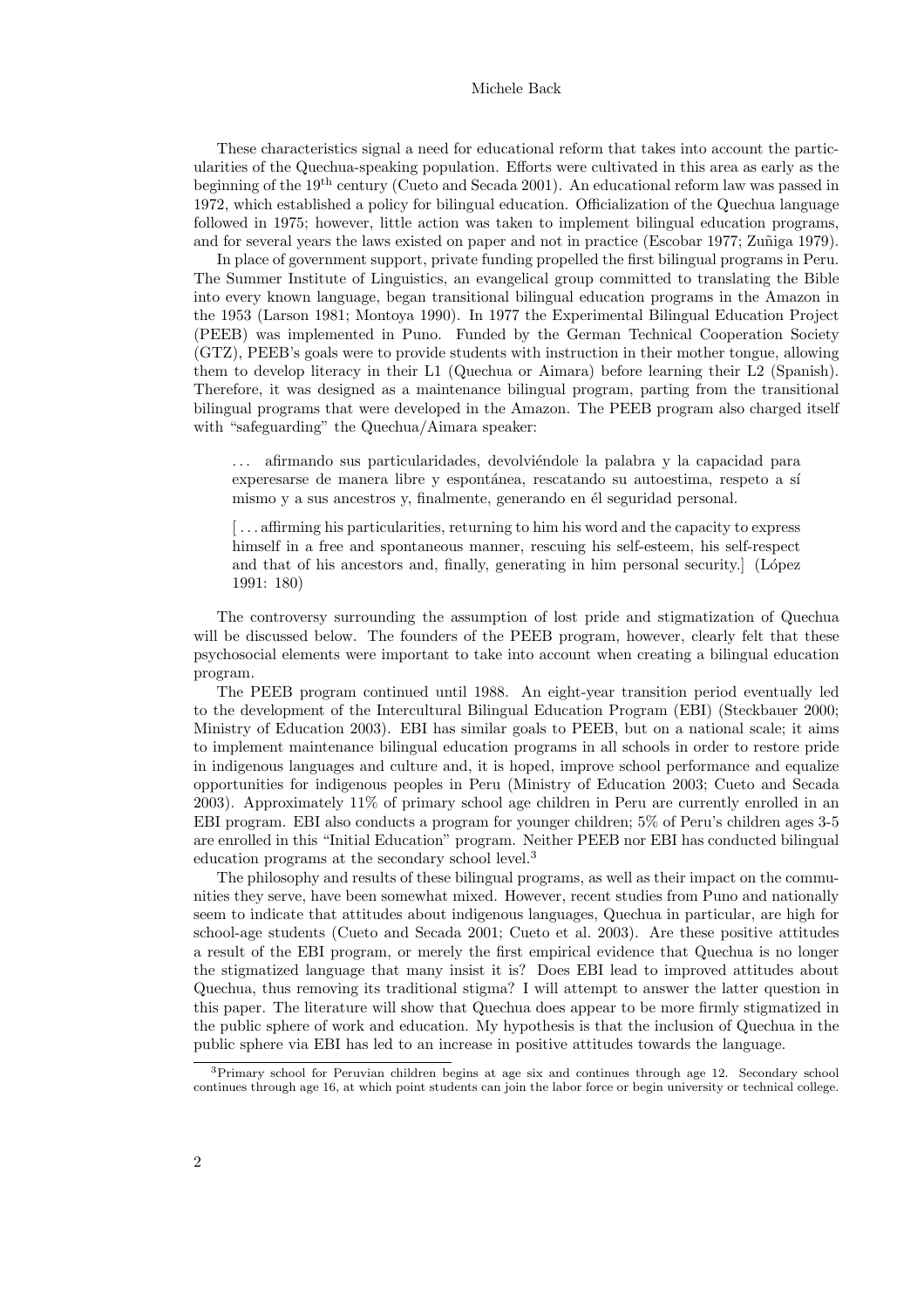Part 2 of this paper reviews the concept of Quechua stigmatization. Part 3 gives a theoretical base for the purposes of this paper, defining the concept of public and private spheres. Part 4 describes the sample and outlines the methods used for data analysis. Part 5 analyzes the findings, discusses the implications, and offers recommendations for future research.

## 2 Controversies Regarding the Stigmatization of Quechua

Wasillaypi qhishwaqa. Iskwuylapi kastillanu. In my house, Quechua. In school, Spanish.

— A native Quechua speaker in Puno. Cited by Hornberger (1989: 112).

The underlying assumption of the PEEB and EBI programs is that indigenous languages such as Quechua have traditionally been stigmatized, and that bilingual education should remove this stigma and restore pride in the language. Zuñiga (1979: 247) states that "[Los] comuneros de habla indígenas [en el Perú] ... muestran una mayor disposición a valorar más la lengua y cultura hispanas, dada su conciencia sobre el peso que éstas tienen en la sociedad nacional [Speakers of indigenous languages [in Peru] ... show a greater disposition towards valuing Hispanic languages and cultures, given their knowledge about the weight that these have in national society]," while Godenzzi (1992: 66) asserts that most Quechua speakers "[tienen] una actitud de rechazo hacia su lengua [[have] an attitude of rejection towards their language]." The literature speaks often about Quechua and other indigenous languages being traditionally less valued than Spanish, even by the speakers of these languages.

Hornberger (1989: 124) says that this stigmatization is often seen in the negation of knowledge of Quechua, and that "incluso en las comunidades uno escucha ocasionalmente a un comunero negarlo, aunque los circunstancias y las observaciones nos proporcionan evidencias en contra [even in [Quechua speaking] communities one will occasionally hear a community member deny it [their knowledge of the language], even though the circumstances and observations give us evidence to the contrary]." Another example of this negation can be seen in evaluations of census data collection; Hornberger (1997: 221, 232) notes that census figures "notoriously under-report Quechua speakers for a variety of reasons, including the low prestige of Quechua," but blames the census takers, saying that many count as Spanish-speaking "those minimally able to speak Spanish" and do not inquire as to other languages.

One reason given for the stigmatization of Quechua and other indigenous languages is the belief that these languages have supposedly not been able to keep up with the times, linguistically speaking, in the face of modern inventions. This ties in with a definition of diglossia used by Ferguson (1959) and others, in which two coexisting languages are specialized by function (cited by Romaine 1995). Filmer (2003: 264), discussing Kachru's theory of linguistic viability, states that "In the presence of an overwhelmingly powerful language [e.g., Spanish in Peru], there is pressure to abandon less powerful languages whose functional domains are often more restricted."

Most literature for the Peruvian case shows an assumption of this type of diglossia. Zuniga (1979: 263) asserts that for national and international communication "es un hecho que el castellano ofrece más posibilidades que el quechua [it is a fact that Spanish offers more opportunities than Quechua]," while Godenzzi (1992: 70) affirms that "la lengua quechua no cumple funciones en el ámbito público, formal u oficial: está circunscrita a lo informal y doméstico [the Quechua language does not function in the public, formal or official sphere, it is limited to the informal and domestic." Jung and López (1988: 45) state that as Spanish dominance advances, the indigenous language "se repliega, se restringe el número de funciones que ésta cumple al interior de la sociedad indígena [folds into itself, restricts the number of functions that it carries out inside indigenous society." López (1991: 184) says that bilingual education for Quechua and Aimara speakers should re-arm speakers of indigenous languages with the confidence and creativity to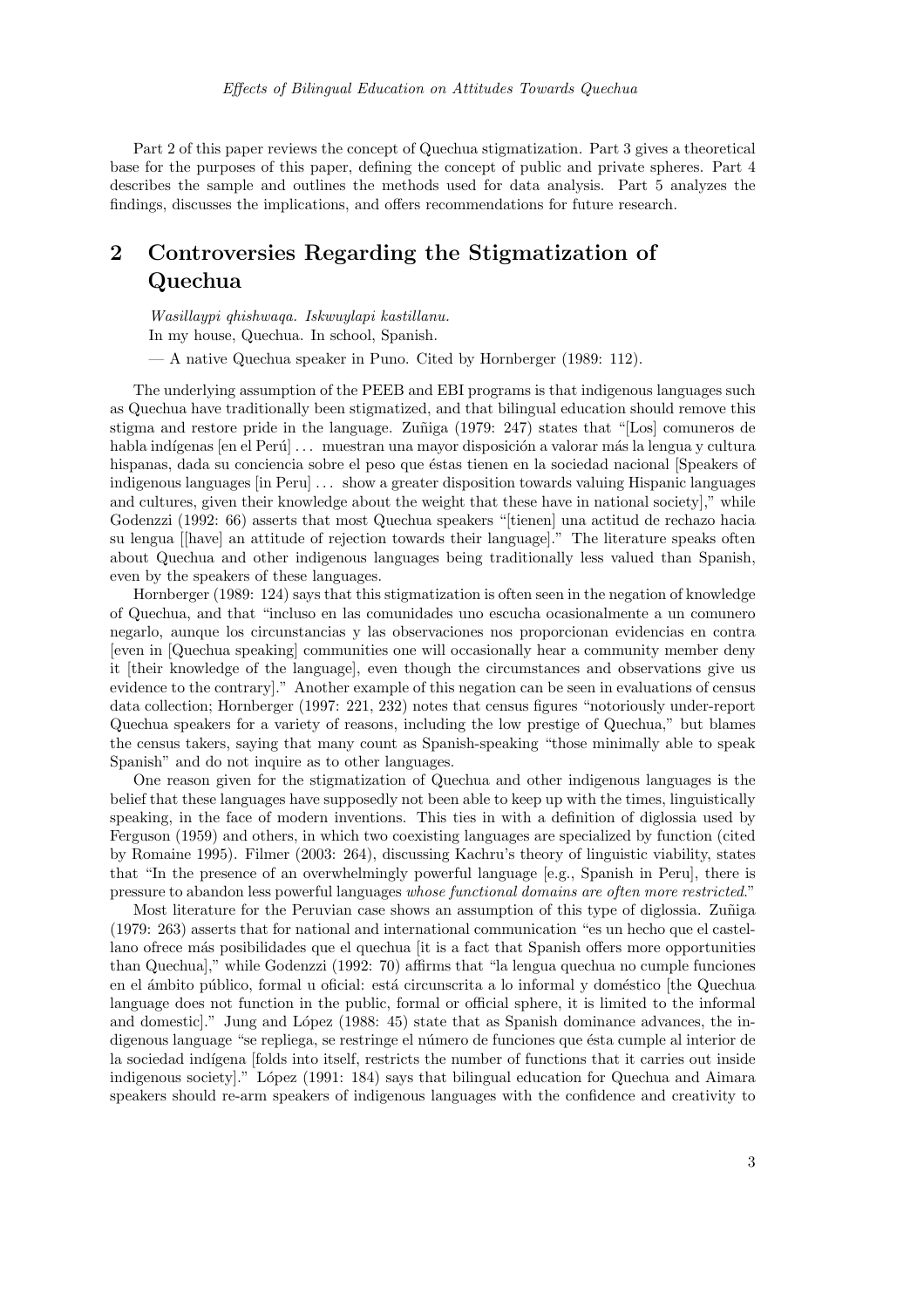"abordar situaciones intelectivoexpresivas [sic] nuevas . . . para las cuales ni el quechua ni el aimara se encuentra ahora equipados ... [approach intellectual-expressive situations ... for which neither Quechua nor Aimara are currently equipped]."

We should note that Ferguson's theory of diglossia and the existing literature overlook the fact that a language is always capable of inventing new words, as outlined by De Saussure's theory of the arbitrariness of signs (1916). The scope of this paper is too limited to offer a complete review of theories on linguistic innovation. In the case of Quechua, however, new words have been invented fairly recently, e.g., *rikchay chaski* (lit. "virtual messenger") for email and *yuyayuk anta* (lit. "knowledgeable machine") for computer. Ample evidence of Quechua borrowing from Spanish also exists, with words such as  $tiyu$  (tio, uncle) and semana (week), both of which are now acceptable elements of the Quechua lexicon. Since all languages have the capacity to invent new words and borrow, stating that Quechua cannot develop the capacity to express new concepts without the help of a bilingual program belies an assumption that does not correspond with linguistic theory. Despite this, studies in Peruvian Quechua, as described above, mostly concur that the language in its current state is limited.

Another reason given for the stigmatization of Quechua is that knowledge of the language and, as a perceived consequence, the failure to learn the dominant language, Spanish—is seen as an obstacle to integrate into "official" Peruvian society (Castillo 1982; Hornberger 1989; Rockwell 1989). Hornberger (1989: 295) notes vehement community opposition to the PEEB program in Puno, reporting that many community members saw bilingual education as an "atraso [step backwards]." Portes (1998), in an article on social capital, discusses how its absence can restrict access to upward mobility. Inglehart and Woodward (1992) support Portes' theory from a linguistic perspective, pointing out several examples in which a minority language group suffered from blocked social mobility unless they were willing to learn the dominant language. In the Peruvian case, social capital could be defined as fluency in Spanish, with a monolingual Quechua speaker possessing an absence of this social capital and therefore a restriction of his or her social mobility. The subjects interviewed by Hornberger felt that bilingual education would slow down their access to Spanish and its resulting social mobility.

Inglehart and Woodward, however, also indicate that social mobility based on language is closely linked with a country's economic and political development. Puno, as seen in the introduction, is one of the poorest regions in Peru, indicating that there are many other variables to take into account when explaining its inhabitants' marginalized status. For example, Cueto and Secada (2001) find a great deal of evidence of educational inequality in Puno, including fewer actual school days and school hours for rural versus urban schools and low quality pedagogical practices in rural schools, which offer little opportunity for active student participation.

Further evidence of Quechua stigmatization, as indicated by proponents of PEEB and EBI, is the amount of parental and community resistance to bilingual education programs overall. López  $(1991)$  discusses the vehement opposition of communities to PEEB, while Zuniga (1979: 257) speaks of a "drástico rechazo [drastic rejection]" of a similar experimental bilingual program in Ayacucho. Rockwell (1989: 144) says that many parents rejected the bilingual education program "porque el quechua ellos ya lo saben [because they already know Quechua]," while Hornberger (1989: 294) says parents believed that bilingual education "confundía a los alumnos" y demoraba su aprendizaje ... que de todas maneras no había ningún sentido en aprender a escribir quechua ... [was confusing to students and delayed their learning ... that in any case there was no sense in learning to read or write Quechua]." The proponents of the PEEB and EBI programs assert that parental resistance is due to a lack of education on the benefits of bilingual education and that the parents are "mal informados [badly informed]" as to these benefits. (López 1991; Cueto and Secada 2003: 21).

However, qualitative investigation of parental resistance indicates that it is not necessarily directly correlated with a feeling of Quechua as inferior to Spanish. Castillo (1982: 125-7), in a study conducted among Quechua speakers in the Andes of Northern Peru, concluded that "las reacciones negativas de los bilingües quechua-castellanos hacia el quechua . . . no implica[n] nece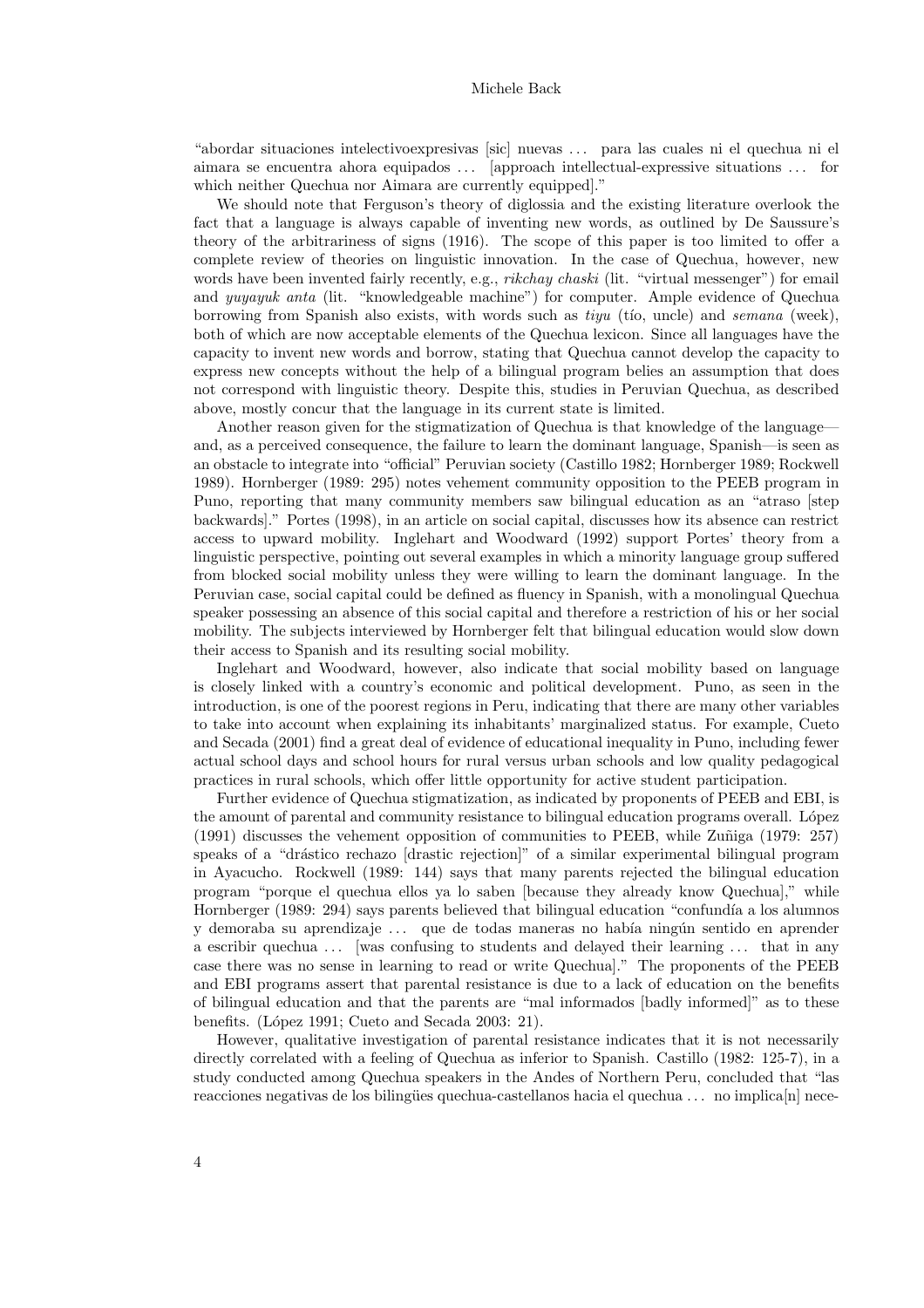sariamente deslealtad a su lengua ni tampoco insolidaridad [sic] al grupo étnico al cual pertenecen [negative reactions of Quechua-Spanish bilinguals towards Quechua . . . do not necessarily imply disloyalty to their language or a lack of solidarity to the ethnic group to which they belong]," noting that Quechua received high marks on affective scales in previous studies. Castillo also found that Quechua-Spanish bilinguals in the region tended to use Quechua in their communities and at home, and attempted to maintain contact with other Quechua-speaking groups in the country, indicating significant efforts towards maintenance of the language outside of the school environment.

Hornberger (1989: 306) found similar results in Puno, stating that although Quechua speakers "están relativamente despreocupados acerca del futuro de su lengua, también están firmemente convencidos de que sería imposible que ella desaparezca [are relatively unpreoccupied with the future of their language, they are also firmly convinced that it would be impossible for it to disappear]." Rockwell (1989: 157), after several conversations with parents, discovered that the community's perception regarding Quechua was that "tiene asegurada su reproducción y finalidad a través de las redes cotidianas informales de convivencia [its reproduction and finality is assured through informal daily networks of communication]." According to both Hornberger and Rockwell, Quechua is viewed as the language of the home and community  $(ayllu)$ , and Spanish the language for outside the community. However, some blending of these spheres is taking place (Hornberger 1997: 221).

Moreover, recent data indicates that parental resistance has dissipated substantially. Despite Cueto and Secada's 2003 assertion that parental resistance continues towards EBI programs, their 2001 survey data show that an overwhelming 85.4% of parents with children in EBI schools at least partially agree with the statement "Bilingual education would be beneficial for my child"  $(n = 123)$  while, interestingly enough, 87.8% of parents with children in non-EBI schools also at least partially agree with the statement  $(n = 131;$  see Table 1).

Perhaps over ten years of EBI programs in the region has had the desired effect in "informing" parents about its benefits. Another possibility is that the evidence of parental resistance was purely anecdotal in nature and never empirically analyzed. Most of the previous evidence comes from qualitative studies, and the differences between quantitative and qualitative research must be taken into account. More research is necessary to determine if an evolution in parental opinion with respect to bilingual education has indeed taken place in Peru.

The stigmatization of Quechua, therefore, does not appear to be generalizable to all linguistic domains. We could, however, put forth the hypothesis that Quechua has been stigmatized in the public sphere. The quotation at the beginning of this section shows the dichotomy of Spanish/Quechua, urban/rural, and public/private which, according to Hornberger and others, is very clear in the Quechua speaking community. Jung and López (1988: 44-45) support this assessment, commenting that most indigenous languages in Peru have been "reducidas hoy a la condición de vernáculas utilizadas casi exclusivamente en el ámbito familiar y comunal ... con pocas posibilidades de uso formal-institucional [reduced today to the condition of vernaculars used almost exclusively in the family and community spheres ... with few possibilities for formalinstitutional use]."

Thus, Quechua speakers in Puno at the outset of the PEEB program may have been reluctant to fuse the carefully delineated borders of public and private languages. Hornberger (1989) also notes an overall suspicion of outside-funded programs, which were numerous and yet quickly erased in Puno after their allotted few years of funding. Many studies of the PEEB program, including those by Hornberger (1989), Godenzzi (1992) and López (1991), emphasize that the program was implemented by GTZ members and Lima academics without including the input of community and family members. The program was therefore viewed by its participants as something outside of the *ayllu*. Not only did this cause an obvious resistance, but it effectively kept the schools in the public sphere, where a private language (Quechua) was not used by the community. Interviews with Quechua speakers clearly show an idea that academic activities such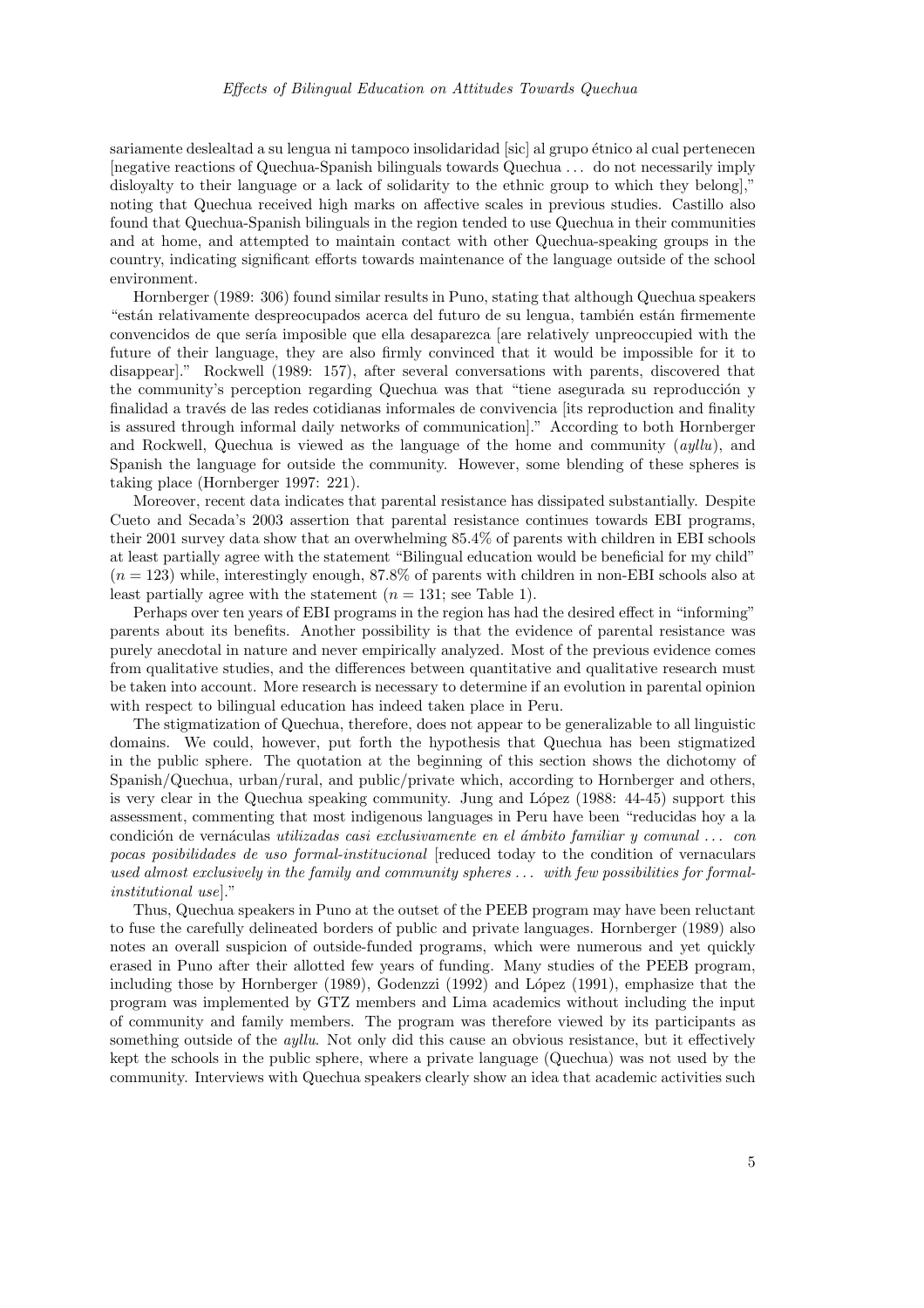|                 | No EBI                           | EBI                              |
|-----------------|----------------------------------|----------------------------------|
|                 | The household head agrees with   | The household head agrees with   |
|                 | the statement that bilingual ed- | the statement that bilingual ed- |
|                 | ucation would be beneficial for  | ucation would be beneficial for  |
|                 | her/his children                 | her/his children                 |
| No, don't agree | 12.2\%                           | 14.6\%                           |
| Partially agree | 26.0%                            | $41.5\%$                         |
| Agree           | 61.8%                            | 43.9%                            |

Table 1: 2001 Parental Attitudes towards Bilingual Education in Puno

as reading are not feasible in Quechua: "Kastillanu liyinaypaq, qhishway parlanaypaq [Spanish is for reading, Quechua for speaking]," says one respondent (Hornberger 1989: 128).

The Quechua speaker's concept of schools as public spaces requiring the public language persists to this day. Data from Cueto and Secada (2001) show that students in Puno overwhelmingly use Spanish in school with their teachers and peers (see Table 2). At home, however, the blending indicated by Hornberger (1997) is occurring, as students may use a combination of both languages with their parents.

In sum, while the literature does not make a clear case for the overall stigmatization of Quechua, it does appear that Quechua is stigmatized in the public sphere, where activities such as school require the public language of Spanish. Part 3 will more closely examine the theory of public and private spheres, and show how both the literature and recent data support this division for Quechua and Spanish.

|                                                                                      | Spanish | Quechua  | Aimara  | <b>NP</b> | Spanish $\&$<br>Quechua |
|--------------------------------------------------------------------------------------|---------|----------|---------|-----------|-------------------------|
| Language used the most by<br>the student to communicate<br>with her/his parents      | 42.6%   | 46.8%    |         |           | 10.6%                   |
| Language used the most by<br>the student to communicate<br>with her/his grandparents | 16.0%   | 73.0%    |         | $4.6\%$   | $6.5\%$                 |
| Language used the most by<br>the student to communicate<br>with her/his siblings     | 69.8%   | $16.4\%$ | $0.4\%$ | $0.4\%$   | 13.0%                   |
| Language used the most by<br>the student to communicate<br>with her/his peers        | 51.0\%  | 32.7%    | $0.8\%$ | $0.8\%$   | 14.8%                   |
| Language used the most by<br>the student to communicate<br>with her/his teacher      | 79.8%   | 3.8%     | $0.4\%$ | $0.4\%$   | 15.6%                   |

Table 2: 2001 Language Use Among Students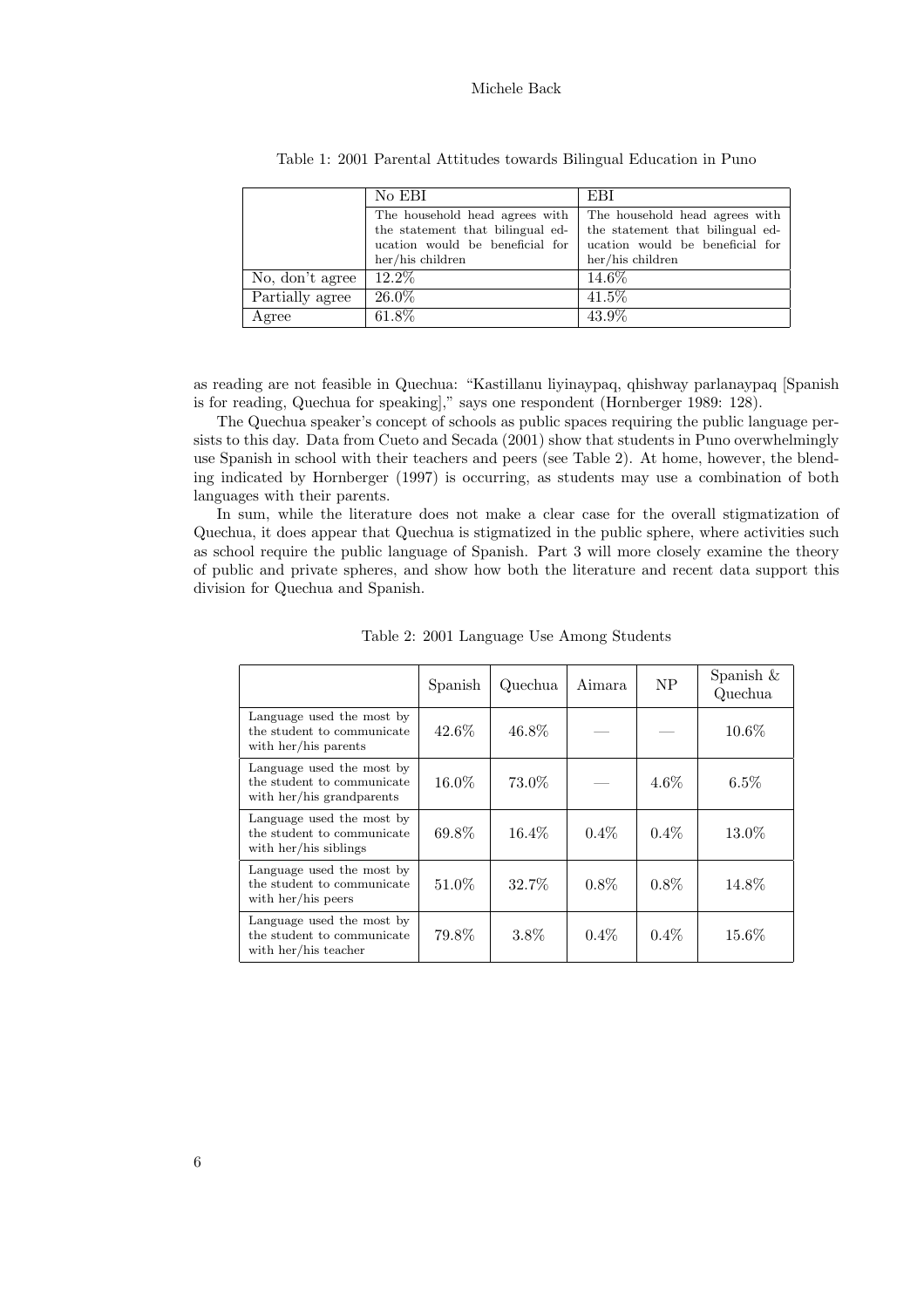## 3 Public and private spheres in the usage of Spanish and Quechua

The hypothesis to be tested in this paper makes the following assumptions, which are supported by the literature reviewed above. First, Quechua has been and remains a language mostly confined to the private sphere. This has been shown in research by Castillo (1982), Hornberger (1989), and Rockwell (1989). Second, schools in Peru are public establishments, where the dominant, public-sphere language is spoken. This is evident in the history of Peruvian education, which has traditionally been monolingual in Spanish and remains so for 89% of the population (Ministry of Education 2003). Third, a question posed about a private language in a public setting should elicit a negative response, as explained by Hornberger (1989, 1997) and anecdotal evidence from the Ministry of Education regarding community members and evaluations of census data collection.

Based on these assumptions, a positive response to the statement "I like speaking in Quechua" posed to an individual in a public school setting should indicate a positive attitude regarding Quechua in the public sphere. A positive attitude, moreover, would indicate an absence or lessening of the stigma of Quechua in this particular sphere.

The concept of public and private spheres is taken from Fishman's (1965; 1972, cited in Hudson 1989) theory of linguistic domains, in which "the choice of language in a bilingual community varies from domain to domain," and the use of one linguistic variety is deemed more appropriate than the use of another variety, given certain factors (Hudson 1989; Moreno 1998). These domains are conceived of as "congruent combinations of a particular kind of speaker and addressee, in a particular kind of place, talking about a particular kind of topic" (Hudson 1989: 80). With respect to the literature, while most studies on Quechua domains refer to which places the language is spoken (e.g., home or school), recent survey questions focus on to whom Quechua is spoken; both factors are taken into account for the purposes of this paper. Overall, the language spoken to parents and grandparents is assumed to be the language of the private sphere, while the language spoken to peers, teachers and siblings is assumed to be the language of the public sphere. The use of the public sphere language among siblings is supported by other literature on bilingualism, including Lin and Stanford (1983); Kulick (1992); Dorian (1981); Rindsted and Aronsson (2002), for the case of Ecuadorean Quichua; and others.

As discussed in Part I, one of the goals of the EBI program is to restore pride in indigenous languages. For the purposes of this paper, I will confine this restoration of pride/positive attitude to the public sphere. This attitude in turn is restricted by the data to a primary school setting. Parts 4 and 5 will discuss the results of a test to see whether or not bringing Quechua into this sphere has had a positive impact on student attitudes towards the language.

### 4 Description of the Sample and Methods

Data for this study was taken from a 2001 survey on student performance in the Puno region, which was conducted by GRADE (Group of Analysis for Development), a research center located in Lima, Peru (i.e. Cueto and Secada 2001). This cross-sectional study of schools focused on the provinces of Puno, San Román, Huancané, El Collao, Melgar, and Azángaro (see map on page 12), making an effort to take into account a wide variety of urban and rural areas, types of schools, and levels of poverty. Therefore, larger schools in the capitals of provinces were chosen intentionally to represent the variety of regions (north, south, etc.), while smaller schools in the capitals of districts and smaller towns were selected randomly. The study was also designed so that half of the small-town schools selected belonged to EBI, and half had a monolingual curriculum. While this is obviously not representative of the country's experience with bilingual education programs, it was an important characteristic of the sample for the purposes of this analysis. To obtain a somewhat longitudinal perspective, students from both  $4<sup>th</sup>$  and  $5<sup>th</sup>$  grades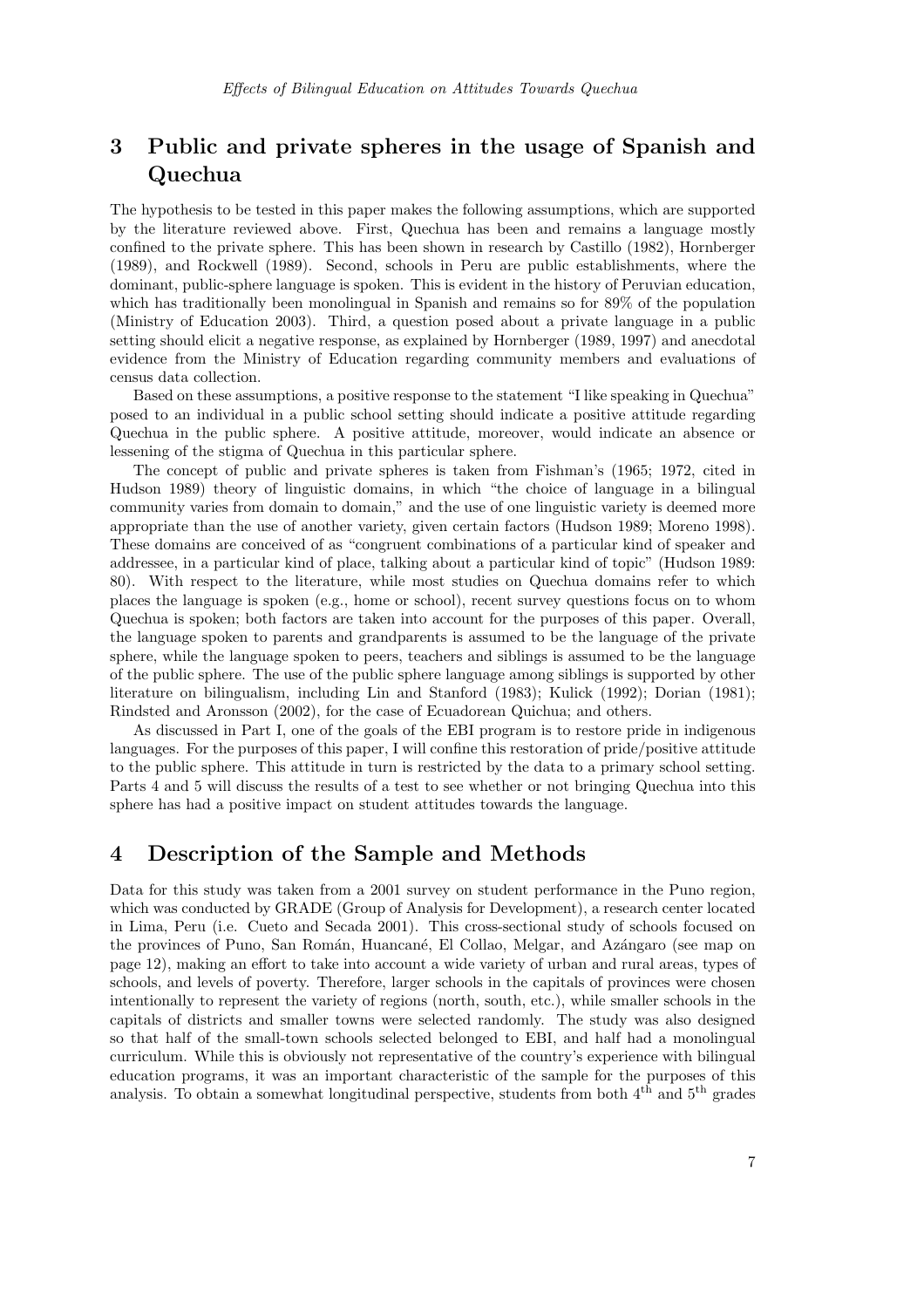were included in the sample. One head of household per family was interviewed at the school; teachers and principals were also interviewed.

The objective of the original survey was to measure academic achievement in rural and urban areas by students in both bilingual and monolingual education programs. Cueto and Secada (2001) state the following regarding their data:

We will present data on the functioning of EBI schools, comparing them with non-EBI schools in the same contexts. This should not be taken as indications of the impact of the program, given that we do not have a proper design with either a baseline or random assignment, but we expect the data will be useful to officers in charge of the program who would like to improve the design or quality of implementation (7).

Therefore, in order to test the effect of EBI schools on student attitudes towards Quechua using this data, it is important to define the Ministry of Education's criteria for selecting schools for the EBI program. The hypothesis for this paper would be invalid if, for example, one of the Ministry's criteria was whether or not a community was receptive to having an EBI program in their schools. Cueto and Secada (2001: 8) indicate that "Language is used as a criteria [sic] to define if EBI will be implemented in a region." However, in a footnote on the same page they say, "The criteria for making a school EBI are not clear," and they reiterate this message in a later paper (Cueto and Secada 2003). In a correspondence with Santiago Cueto, he states that "general statistics with respect to the number of speakers of indigenous languages" are the only criteria used for implementing an EBI program in a particular region (personal communication, October 28, 2003).

Furthermore, Cueto and Secada (2003: 20) assert that the implementation of an EBI program is decided independently of the community, and that neither parents nor administrators are consulted about the possibility. "El padre y madre de familia tienen la opción de enviar su hijo o hija a otra escuela, pero dado que en los contextos rurales esto a menudo supone una hora o más de caminata adicional, esta posibilidad no es realista para la mayoría [The mother or father of the family does have the option to send their child to another school, but given that in rural contexts this implies an hour or more of additional walking, this possibility is not realistic for the majority]." It appears that whatever criteria are used by the Ministry of Education, the support of the community is not one of these. Even parents who may not support the EBI program are often forced to send their children to EBI schools due to geographical constraints.

Correspondence with Flormarina Guardia Aguirre, Coordinator of Management and Social Participation in the Directorate of Intercultural Bilingual Education, confirms that statistics on speakers of indigenous languages are the main criteria for determining whether or not an EBI program will be implemented in a given region in Peru. Priority is given to those areas where 70-80% of the population has an indigenous language as their L1. Individual schools are then selected for EBI "empiricamente [empirically]" within these regions; prioritizing those "con mayor problemas de accesibilidad geográfica a los ciudades capitales de provincia o departamento [with major problems of geographical accessibility to the provincial or regional capital cities]" (personal communication, November 4, 2003).

It is not known what "empirically" means in this context; further communication with the Ministry of Education indicates that local authorities in charge of selecting the schools do not have a scientific method in mind when doing so (personal communication, December 20, 2003). It is clear from the data that not all rural districts where 70-80% of the population speaks Quechua have an EBI program. Cueto and Secada (2001: 8) indicate that "Usually, EBI and non-EBI schools are located very near each other but only some multigrade schools are EBI. The other multigrade schools are non-EBI . . . schools." Furthermore, "Local teachers comment that only multigrade schools with less than four teachers are EBI, but this is not always the case" (ibid).

It appears, therefore, that some other criteria must come into play for final selection of EBI schools, even if this is merely the discretion of the local Ministry of Education representative.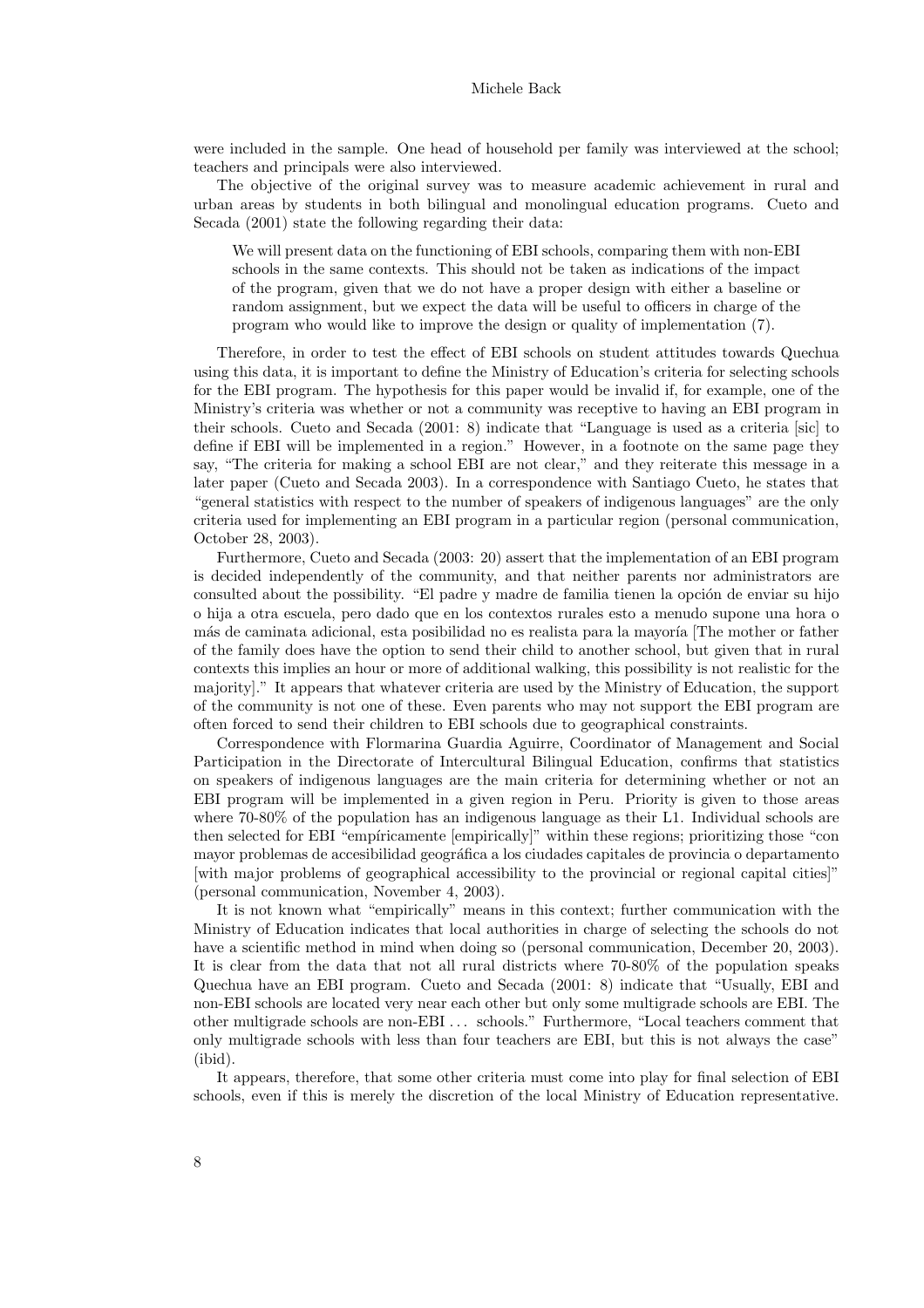However, given that the known criteria are based on language statistics and geographical accessibility, the hypothesis of this paper should be testable from the available data, as long as a subsample is selected from the data using the same criteria and an assumption is made that the remaining criteria are not based on positive attitudes towards Quechua or the EBI program. This assumption appears to be supported by the known criteria, as well as the literature on parental and community resistance to bilingual programs in Puno and anecdotal evidence from the Ministry of Education.

In order to test the impact of EBI schools on student attitudes towards Quechua, the statement "Me gusta hablar en Quechua [I like speaking in Quechua]" was selected from the survey, and responses were compared for EBI and non-EBI schools in rural districts where 70-80% of the population spoke Quechua (see Table). The Fisher Exact Test, a nonparametric test for small proportions of samples consisting of independent qualitative variables, was then used to test the hypothesis. Directional tests were used to increase statistical power, with the direction favoring EBI schools. Data and p-values for the tests are outlined in Tables 3 and 4. Three tests were used, given the presence of an ambiguous response and the necessity of a  $2 \times 2$  table for a Fisher Exact Test. Part 5 will discuss the ambiguous response and the tests' attempts to prove the hypothesis by assigning different proportions of this response to the other two responses.

Table 3: Data for Fisher Exact Test

| The Student Likes to Speak Quechua |     | EBI Schools   Non-EBI Schools |
|------------------------------------|-----|-------------------------------|
| 1. Yes, a lot (Mucho)              | 35x | 37                            |
| 2. Yes, but not much (Poco)        | -67 | 59                            |
| 3. No (Nada)                       | 09  | 29                            |
| Total                              | 111 | 125                           |

 $H_0$ : pYEBI < pYNOEBI

(A lesser or equal proportion of EBI students responded positively to the statement)

 $H_1$ :  $pYEBI > pYNOEBI$ 

(A greater proportion of EBI students responded positively to the statement)

Where  $p =$  proportion of respondents and  $Y = Yes$ 

### 5 Analysis and Discussion

Responses to the statement "I like speaking in Quechua" were "mucho" (yes, a lot), "poco" (yes, a little or yes, but not much) and "nada" (not at all). For this analysis it was important to interpret the "poco" response as correctly as possible, as it seemed to possess both negative and positive connotations. My interpretation of the "poco" response was that it still indicated some positive feelings towards speaking Quechua, and that "nada" was the only response that clearly indicated a negative attitude towards Quechua. However, to increase the robustness of the overall conclusion, a test was performed in which the "poco" responses were assigned 50% to the positive "mucho" response and 50% to the negative "nada" response.

For the statement, "I like speaking in Quechua," when a significant percentage (70%) of the "poco" responses were assigned to the positive "mucho" response, or when the "poco" response was thrown out entirely, the Fisher tests showed a statistically significant increase in positive responses for EBI schools versus non-EBI schools, with low p-values (.00898 and .04029) for these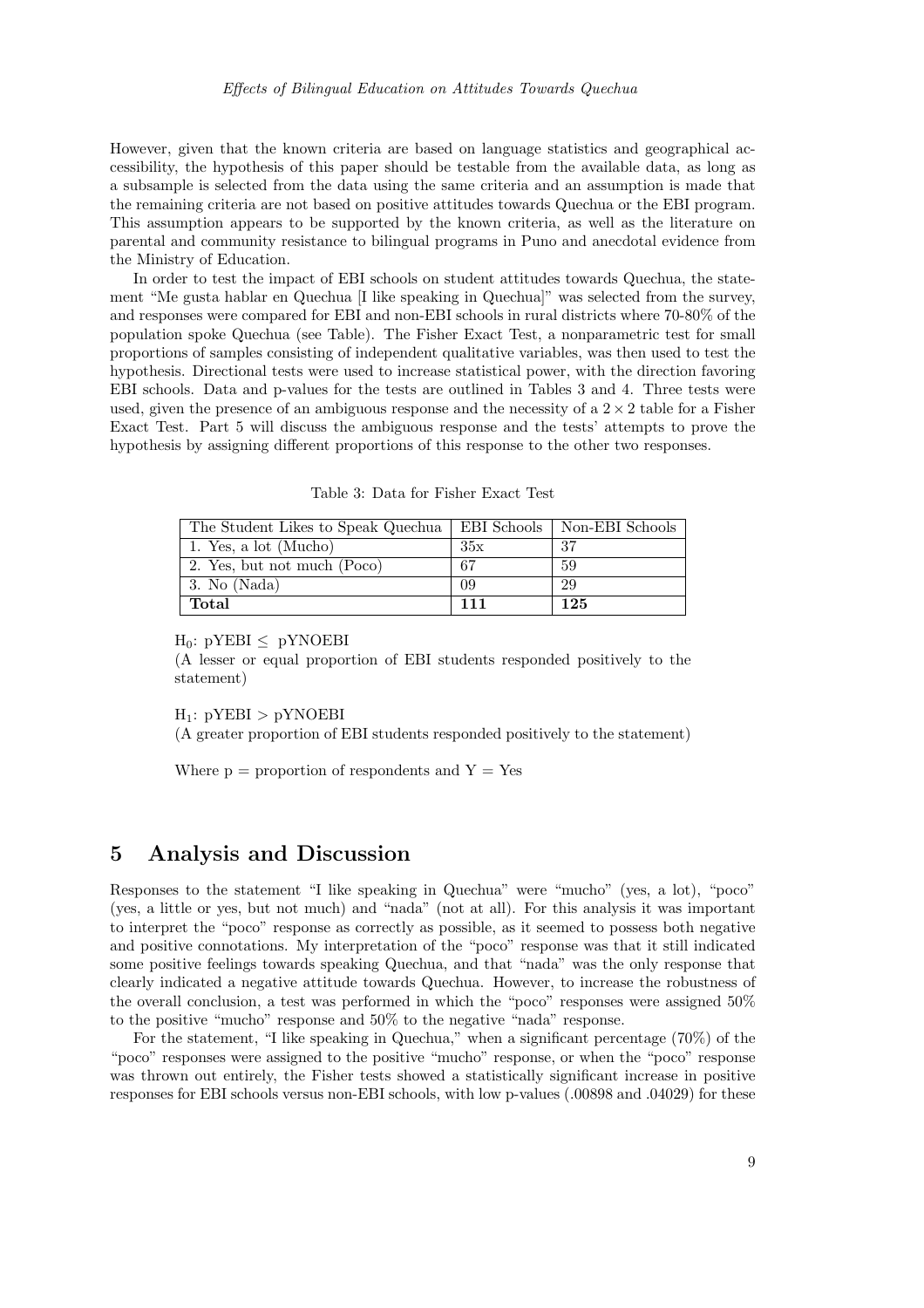results, against a Type I error rate of .05. This indicates that EBI schools may have contributed to an increase in positive student attitudes with respect to Quechua in the public sphere (see Table 4).

| Test                                                                                                         | p-Value<br>against<br>$\alpha = .05$ | Conclusion                                                                                    |
|--------------------------------------------------------------------------------------------------------------|--------------------------------------|-----------------------------------------------------------------------------------------------|
| Frequencies for Response 2 (poco)<br>thrown out, only Responses 1<br>(mucho) and 3 (nada) considered         | 0.00898                              | Subsample data fits in rejection<br>region. Reject Ho.                                        |
| Frequencies for Response 2 (poco)<br>assigned $50\%$ to Response 1 (mu-<br>cho), $50\%$ to Response 3 (nada) | 0.11623                              | Subsample data does not fit in re-<br>jection region at $\alpha = .05$ . Do not<br>reject Ho. |
| Frequencies for Response 2 as-<br>signed $70\%$ to Response 1, $30\%$<br>to Response 3                       | 0.04029                              | Subsample data fits in rejection<br>region. Reject Ho.                                        |

| Table 4: Results of Fisher Exact Tests for data |
|-------------------------------------------------|
|-------------------------------------------------|

This possibility is a hopeful one, especially in the wake of some recent negative empirical literature regarding achievement for EBI students. According to studies by Cueto and Secada (2001, 2003), students in EBI schools do not show improved performance in any discipline compared to non-EBI students, and their rate of grade repetition and school desertion is at the same level, and often exceeds, that of non-EBI schools.<sup>4</sup> The chance that EBI schools may be at least fulfilling their goal of restoring pride in indigenous languages is a positive sign, and may indicate that more time is needed for students to continue to gain confidence before the achievement gap is closed.

However, four important caveats must be discussed. First, there is a possibility that populations with a higher percentage of Quechua speakers automatically have more positive attitudes towards speaking Quechua in the public sphere. Remember that one of the criteria for implementing EBI schools is a high percentage of Quechua speakers in the community. However, as indicated above, the subsample included a relatively equal number of responses from both EBI  $(n = 125)$  and non-EBI  $(n = 111)$  students from rural districts with a high percentage of Quechua speakers. Therefore, this possibility has been accounted for by the subsample selection.

Second, the Fisher tests in which 50% or more of the "poco" responses were assigned to the negative "nada" response were closer to the expected values of the null hypothesis; therefore, from these tests we could not assume that EBI schools led to an increase in positive attitudes. The conclusion that the presence of EBI schools could contribute to an increase in positive attitudes towards Quechua in the public sphere must rest on the assumption that the "poco" response is at least 70% positive at an alpha of 5%. However, given that the null hypothesis was rejected even when the "poco" responses were thrown out entirely, it is likely that this assumption holds for the subsample.

Third, when analyzing the data we must also question whether or not Quechua is stigmatized at all in these communities. My assumption is that it is stigmatized in the public sphere, and this appears to be supported by the literature. Census evaluations and data for Quechua use in the school show that Quechua is stigmatized and Spanish is favored in the public domains of education and work. On the other hand, the recent data showing overwhelming parental support

<sup>4</sup> It should be noted that Cueto and Secada's study emphasizes a correlation between these variables and EBI schools; therefore, it cannot be said that these results are caused by presence in an EBI or non-EBI program.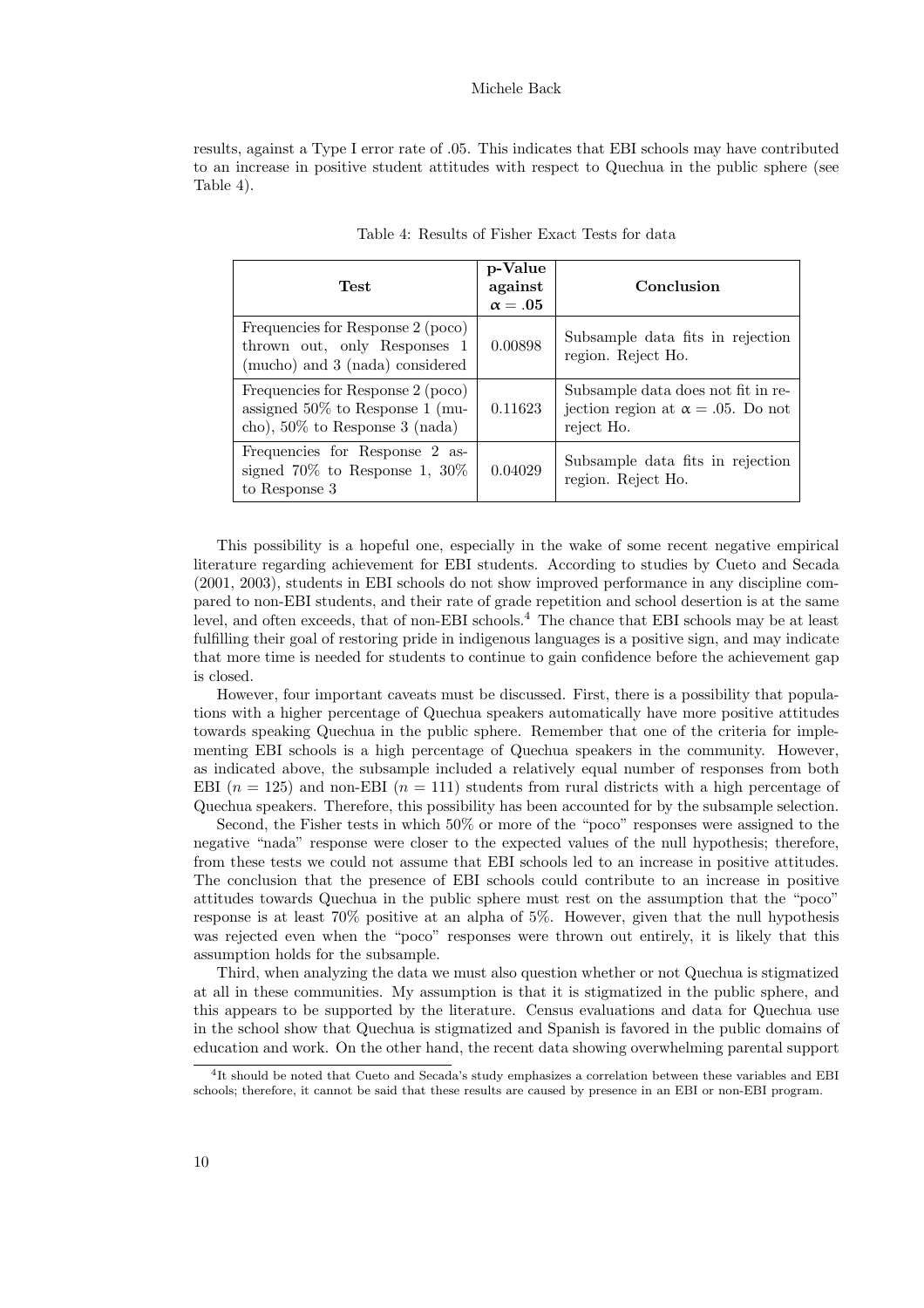for the EBI program—a startling evolution given previous reports—indicate that Quechua may no longer be stigmatized at all. More research is needed as to when this evolution in public opinion towards EBI schools took place.

Finally, the data from this survey was limited with respect to linguistic attitudes. A different survey focusing more closely on linguistic attitudes, such as Cueto et al.'s (2003) study on Peruvian national attitudes towards indigenous languages, would include several more questions in order to more accurately assess these attitudes for EBI and non-EBI students.

In conclusion, the Quechua language, traditionally stigmatized in the public sphere in Peru, may be losing its stigma in this particular sphere, at least for students in bilingual programs. A subsample of student responses regarding attitudes towards Quechua, selected to mirror the Ministry of Education's criteria for Bilingual Intercultural Education (EBI) programs as closely as possible, shows a significant amount of positive responses regarding Quechua in EBI versus non-EBI schools. This may indicate that the EBI program has had an effect on increasing positive attitudes towards Quechua in the public sphere. Although the results of these tests could offer some positive feedback to the recently criticized EBI program, and especially to the program's goal of removing the stigmatization of Quechua, more research is necessary before we can completely conclude that EBI schools lead to an increase in positive attitudes towards Quechua. The evolution in parent and student attitudes towards bilingual education should be studied, the criteria for EBI selection must be more clearly defined, and a new survey more closely focused on attitudes towards Quechua, with data for both EBI and non-EBI students, should be implemented.

### References

- Castillo, Félix Quesada. 1982. "Uso de la lengua y lealtad étnica de los bilingües quechuas en la región de Cajamarca," in Cerrón Palomino, comp., Aula Quechua. Lima: Ediciones Signo. 126-138.
- Cerrón-Palomino, Rodolfo. 2003a. Lingüística quechua. Cuzco: Centro de estudios rurales andinos Bartolomé de las Casas.  $2<sup>d</sup>$  Edition.
- Cerrón-Palomino, Rodolfo. 2003b. Castellano andino: Aspectos sociolingüísticos, pedagógicos y gramaticales. Lima: Fondo Editorial de la Pontificia Universidad Católica del Perú.
- Cueto, Santiago and Walter Secada. 2001. "Mathematics learning and achievement in Quechua, Aymara and Spanish by boys and girls in bilingual and Spanish schools in Puno, Peru." Lima: GRADE. Final report for the World Bank.
- Cueto, Santiago and Walter Secada. 2003. "Eficacia escolar en escuelas bilingües en Puno, Perú," REICE (Revista electónica iberoamericana sobre calidad, eficacia y cambio en educación) 1(1): 1-22. http://www.ice.duesto.es/rinace/reice/vol1n1/CuetoySecada.pdf
- Cueto, Santiago, et al. 2003. "Las actitudes de los estudiantes peruanos hacia la lectura, la escritura, la matemática y las lenguas indígenas." Lima: GRADE. Ministerio de Educación, Documento de trabajo 44.
	- http://www.grade.org.pe/download/pubs/dt44-actitudes-estudiantes.pdf
- De Saussure, Ferdinand. 1916. Curso de lingüística general. Alianza Universidad Textos Madrid, De Mauro, ed., 1983.
- Dorian, Nancy. 1981. Language death: The life cycle of Scottish Gaelic dialect. Philadelphia: University of Pennsylvania Press.
- Escobar, Alberto. 1977. "Multilingualism and Peru," in Larson and Davis, eds., Bilingual Education: An Experience in Peruvian Amazonia. Dallas: Summer Institute of Linguistics, 1981. 49-58.
- Filmer, Alice Ashton. 2003. "African-American Vernacular English: ethics, ideology, and pedagogy in the conflict between identity and power," World Englishes 22(3): 253-270.
- Godenzzi, Juan Carlos. 1992. "El recurso lingüístico del poder: Coartadas ideológicas del castellano y del quechua," in Godenzii, comp. and ed., El quechua en debate: ideología, normalización y enseñanza. Cuzco, Peru: Centro de estudios rurales andinos Bartolomé de las Casas. 51-81.
- Godenzzi, Juan Carlos. 1997. "Literacy and modernization among the Quechua speaking population of Peru," in Hornberger, ed., Indigenous literacies in the Americas: Language Planning from the Bottom Up. Berlin/New York: Mouton de Gruyter. 237-249.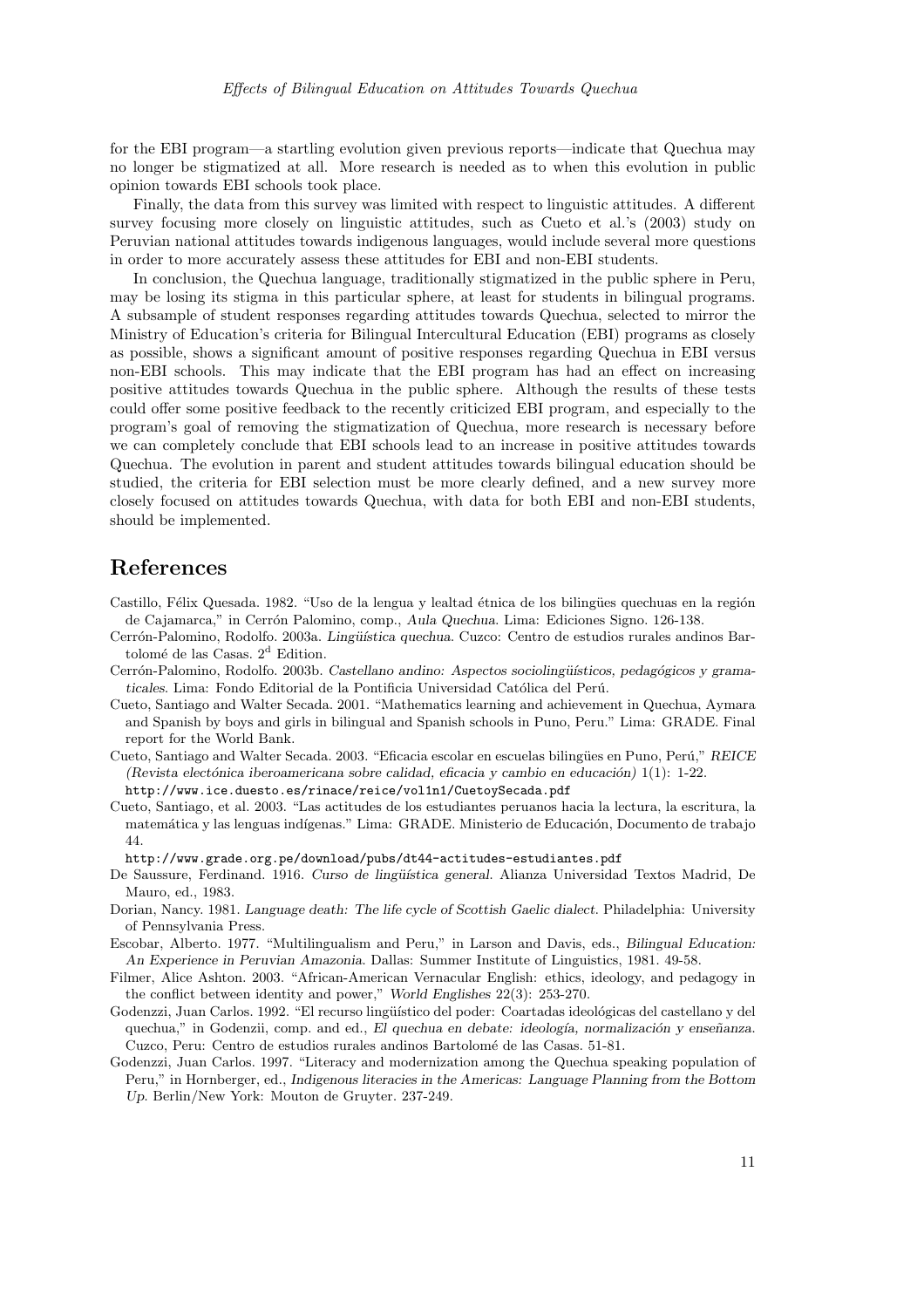

Figure 1: Map of Puno. Source: Instituto Geográfico Nacional del Perú